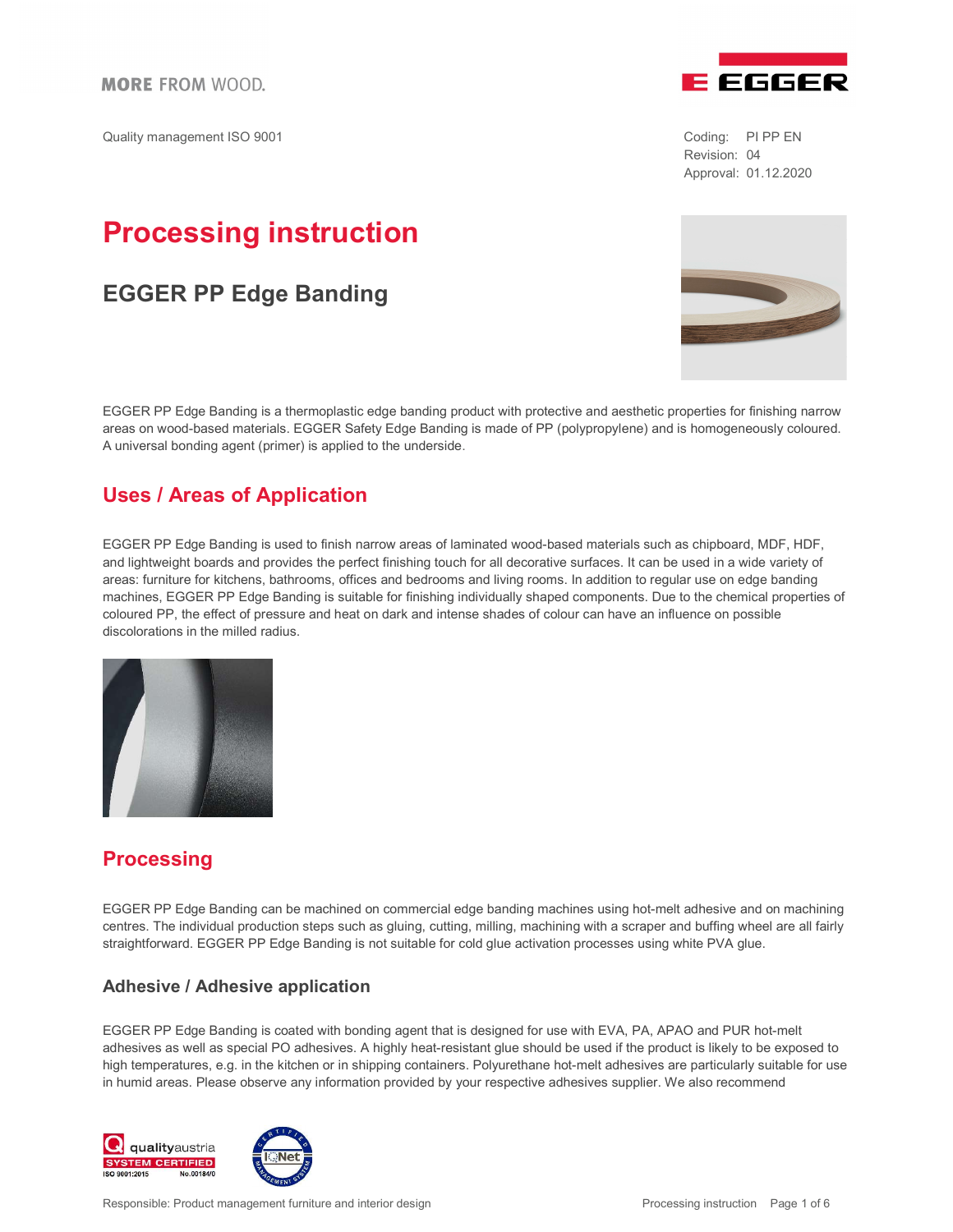Quality management ISO 9001 Coding: PI PP EN



Revision: 04 Approval: 01.12.2020

conducting a prior suitability check of the selected adhesive with EGGER Edge Banding. The exact quantity to apply varies according to the type of adhesive (see manufacturer's specifications), chipboard thickness, edge banding material and feed speed. The layer of adhesive should be even and sufficient for small droplets to be squeezed out from under the edge banding and for the spaces between the chips to be filled. Ensure that there is sufficient adhesive in the pre-melt container so that both the quantity applied and the temperature remain constant. The precise tensioning and parallelism of EGGER Edge Banding gives a sealed, visually perfect joint. The tensioning also ensures optimum adhesion by collecting excess glue in the centre of the rear of the edge banding and anchoring the glue in the chipboard.

# Processing temperature

Processing should be carried out at room temperature. The edge bandings and core boards that are to be machined should be conditioned at normal room temperature (18 - 24 °C). If the edge bandings or boards are too cold (e.g. due to storage in unheated places), then the hot-melt adhesive that is applied will come off before the edge banding is attached. Therefore, conditioning is required and draughts should be avoided. The processing temperature for the adhesive varies between 90 and 230° C depending on adhesive type. The required processing temperature should be taken from the relevant manufacturer's specifications. When the adhesive temperature is being measured, display errors may occur, in which case the measured temperature may differ from the actual temperature on the coating roller. It is advisable to measure the temperature on the coating roller.

# Wood moisture

The optimum wood moisture for processing board material is between 7 and 10%.

# Feed rate

The feed speed is dictated by the processing characteristics of the hot-melt adhesive and how it is applied (jet or roller). Please follow the adhesive manufacturer's instructions. If the feed speed is too high, then the hot-melt adhesive may pull fibres out and prevent wetting of the entire surface of the board material. Furthermore, the coating roller may jump. During edge banding milling, which is the next process, milling ripples may be produced. If the feed speed is too low, then the interval between application of the adhesive and presentation of the edge banding is too long. In this case, the temperature falls below the necessary processing temperature and the adhesive will harden before the two surfaces are joined.

# Edgebander processing sequence







Gluing **End trimming** Pre-milling: Pre-mill head at 15 - 20° angle



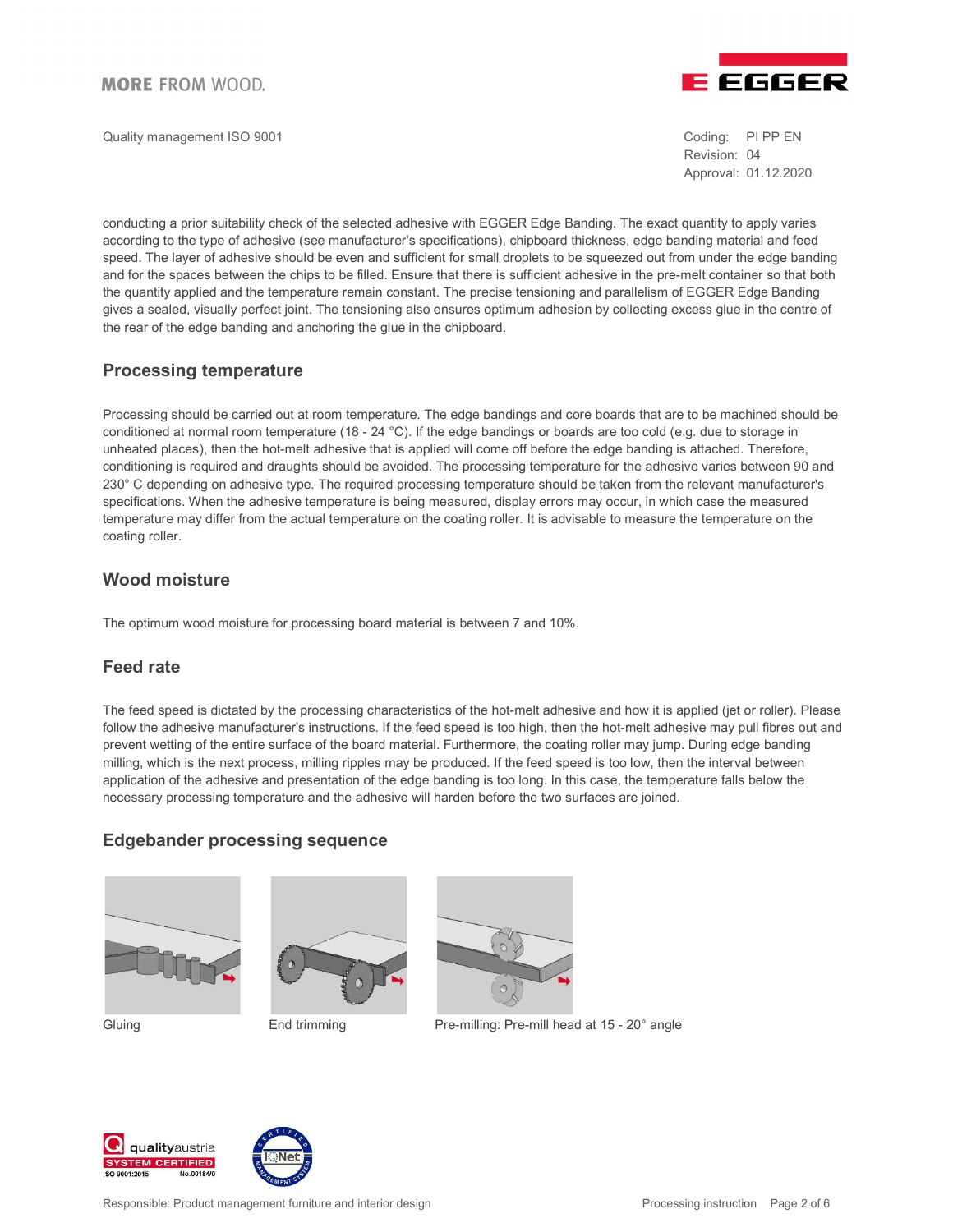#### Quality management ISO 9001 Coding: PI PP EN



Revision: 04 Approval: 01.12.2020





Radii / bevel milling Scraper Finishing Buffing



### Pressure rollers

Whilst taking into account the specification of the machine, to achieve an optimum seam appearance there must be an adequate number of pressure rollers, which are adjusted to the correct setting.

# End trimming

Chop saw blades with one-sided pointed teeth are used for the chop cutting. Use of chop saw blades with teeth on both sides is limited as they can cause splinters, especially when the edge bandings are thin.

### Milling

Four- to six-blade cutters with a diameter of approx. 70 mm and a rotational speed of between 12,000 and 18,000 rpm should be used. The exact choice depends on the characteristics of the cutter and the machine. Blunt tools running at inappropriate speeds can damage the edge bandings. If any smears occur, reduce the speed of the milling cutter or increase the feed. Finemilling should always be performed against the feed.

#### Scraper processing

As the PP material tends to fade in colour after scraping, the scraper blade should not exceed 0.1 - 0.2 mm. Milling tools with a high true running accuracy will produce the required milling accuracy ("without blade marks"). Diamond-tipped milling tools have proved to be particularly effective. A hot-air unit can be used to further optimise the scraper processing, particularly with critical colours.

# **Buffing**

EGGER PP Edge Banding is highly suitable for processing in a radius with buffing wheels. Any lightening of colour caused by scraper machining can simply be polished away using the buffing wheels. In the case of downcut machining, they should be set at a speed of rotation that is diminished by approx. 50% to reach about 1400 rotations/min. In order to avoid too high heat generation and the resulting lubrication, we recommend selecting a contact pressure that is not too high. Furthermore, the buffing wheel removes any dirt (adhesive residue) from the surface and/or the edge banding angle. Any adhesive remnants can be easily removed using electronically controlled separating agent spray units; this also reduces blade wear.



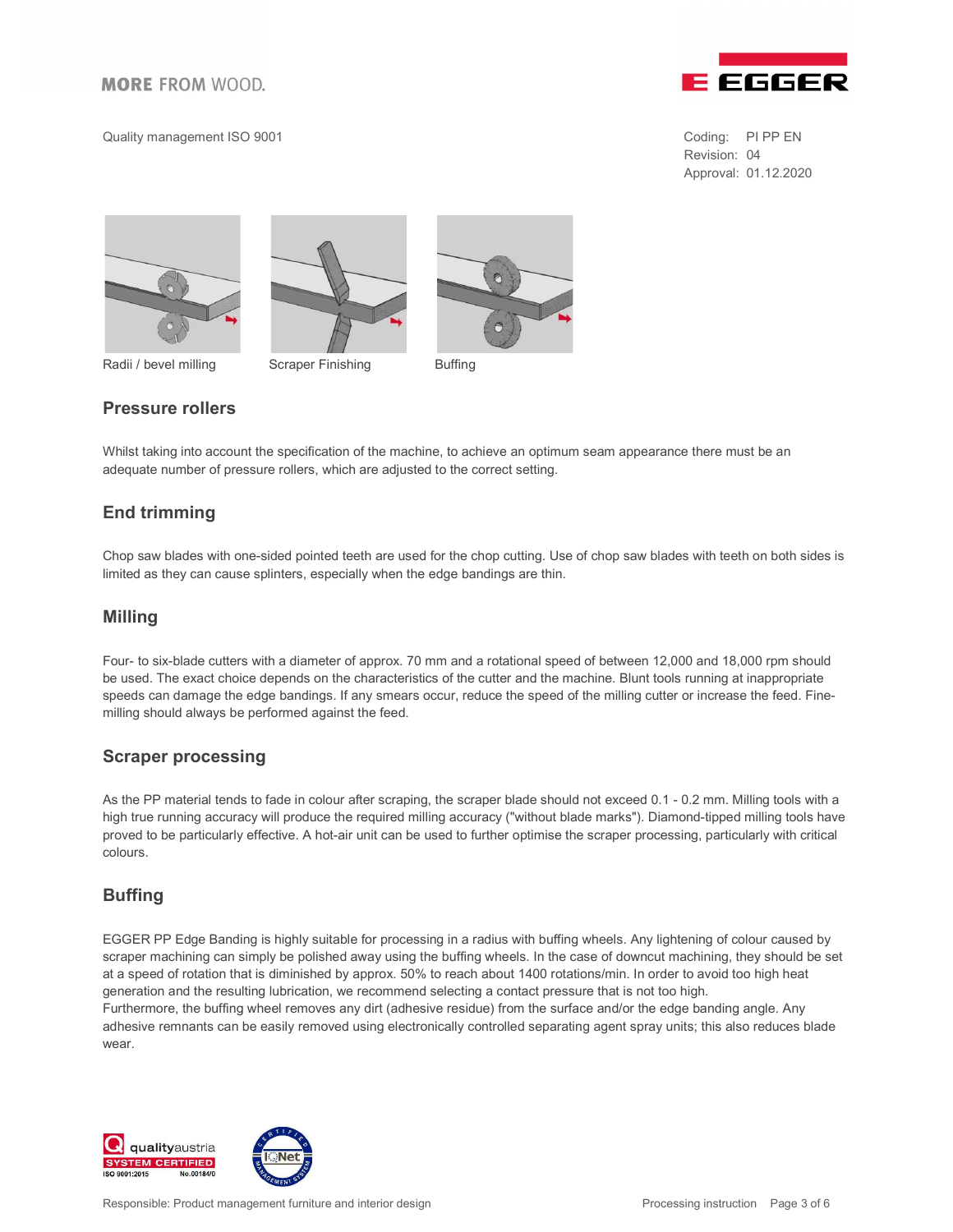Quality management ISO 9001 Coding: PI PP EN



Revision: 04 Approval: 01.12.2020

# **Extraction**

PP chips may become charged with static during milling, and thus attach themselves to material and to machine components. An extraction capacity of approx. 2.5 m<sup>3</sup>/s is thus required and the use of tools with optimized chip removal is recommended.

# Edge banding with protective foil

The use of commercially available release agents, coolants and cleaning agents is recommended for the processing of edge bandings which are provided with a peel-clean foil to protect the surface. The release agent can be sprayed onto the first pressure roller or directly onto the board and edge banding surface after application of the edge banding. Should the protective foil peel off when processing on a continuous edgebander, it is recommended to check and clean the copy shoes, as well as to consider the use of a lubricant to minimise friction between the protective foil and the copy shoe. If a lubricant is used on films with imprint, the suitability should be checked in advance.

To protect the edge banding tape from external influences for as long as possible, it is recommended to remove the protective foil not until after the furniture has been assembled.

To protect and maintain the UV resistance of the protective foil, the original packing should be used when storing the edge banding tape over a period of several months.

The selected protective foil coating can be recycled and disposed of under observation of official rules and regulations.

# **Cleaning**

EGGER PP Edge Banding is easy to clean using commercial cleaning agents designed for plastic surfaces. The use of petrol, thinners, acetic acid, nail polish remover or similar solvent-based or alcohol-based fluids may dissolve the surface and should therefore be avoided.

# Handling with waste

Waste from EGGER PP Edge Banding may be disposed of as residual waste. If the wood leftovers obtained are picked up by a disposal company for purposes of further utilization, only a small share is usually allowed to be wood-based materials with PP edge banding. It should be agreed with the disposal company how high the share of PP and other so-called impurities may be. The thermal recycling of PP edge banding is also possible as a rule, and reasonable on the basis of the high heating potential of the leftovers. EGGER PP Edge Banding may be recycled thermally together with chip leftover in approved facilities. As a rule, wood-based materials with PP edge banding resulting from production may also be thermally recycled.

# Health risk due to dust formation

Dust may be generated during processing. There is a risk of sensitization of the skin and respiratory tract. Depending on the processing and the particle size, especially when inhaling dust, there may be further health risks.

The formation of dust must be taken into account when assessing risks in the workplace.

In particular in the case of machining processes (e.g. sawing, planing, milling), an effective extraction system must be used in accordance with the applicable health and safety regulations. If there is no adequate suction, suitable respiratory protection must be worn.



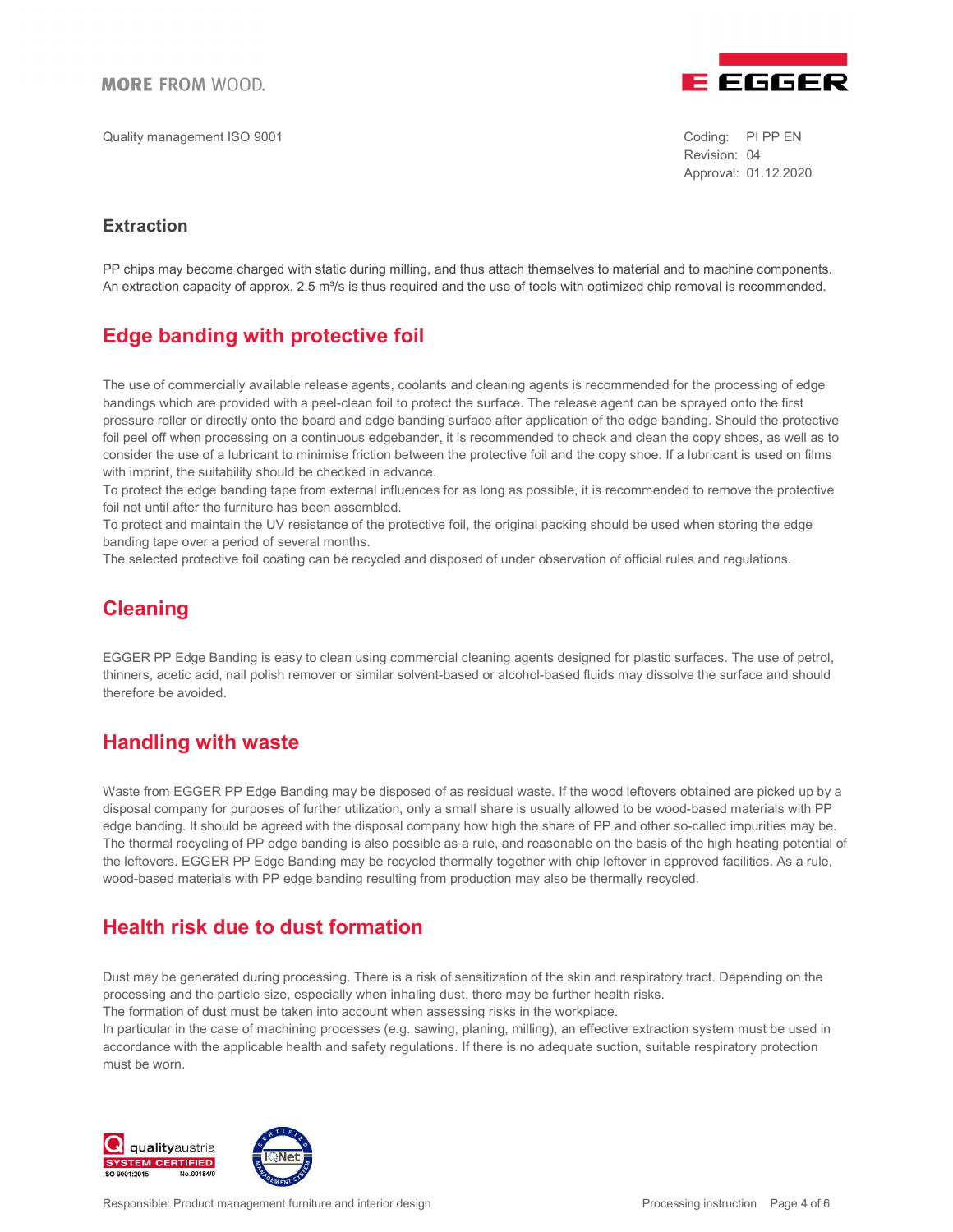

Quality management ISO 9001 Coding: PI PP EN

Revision: 04 Approval: 01.12.2020

# Fire and explosion hazard

Dust generated during processing can lead to fire and explosion hazards. Safety and fire protection regulations must be observed.

# Processing problems

| Error                                                                                                                                                                                  | Cause                                                                                                                                                                                                                                | <b>Measures</b>                                                                                                                                                                                             |
|----------------------------------------------------------------------------------------------------------------------------------------------------------------------------------------|--------------------------------------------------------------------------------------------------------------------------------------------------------------------------------------------------------------------------------------|-------------------------------------------------------------------------------------------------------------------------------------------------------------------------------------------------------------|
| Edge banding can easily be removed<br>1.<br>by hand. Hot-melt adhesive remains on the<br>chipboard. The grid structure of the<br>adhesive application roller is visible.               | Ambient temperature too low, or draught<br>٠<br>in the area between the coasting of<br>thermoplastic glue and the pressure roller<br>Edge banding material is too cold<br>٠                                                          | Increase room temperature, avoid draught<br>٠<br>Warm up edge banding material<br>٠                                                                                                                         |
|                                                                                                                                                                                        | (outdoor storage) or lack of conditioning<br>Hot-melt adhesive temperature too low<br>٠                                                                                                                                              | Increase hot-melt adhesive temperature<br>٠<br>Increase feed rate<br>٠                                                                                                                                      |
|                                                                                                                                                                                        | Feed rate too low<br>٠                                                                                                                                                                                                               | Increase contact pressure of application<br>٠<br>rollers                                                                                                                                                    |
|                                                                                                                                                                                        | Contact pressure of application rollers<br>too low<br>Not enough adhesive applied<br>٠                                                                                                                                               | Increase amount of adhesive applied<br>٠                                                                                                                                                                    |
| 2. Edge banding can easily be removed<br>by hand. Residue of hot-melt adhesive on<br>the chipboard. The hot-melt adhesive<br>surface is completely smooth (edge<br>banding slips off). | Surface and/or edge banding too cold<br>٠<br>Unsuitable hot-melt adhesive used<br>٠                                                                                                                                                  | Warm up surface and/or edge banding<br>٠<br>Use another hot-melt adhesive<br>٠                                                                                                                              |
| 3. Edge banding can easily be removed<br>by hand. Most of the hot-melt adhesive is<br>left behind on the edge banding.                                                                 | Board material is still storing excessive<br>٠<br>heat energy (e.g. after earlier veneering or<br>laminating of the board surfaces)                                                                                                  | Cool down board material<br>٠                                                                                                                                                                               |
| 4. The front edge of the board has had no<br>adhesive applied, or a few millimetres of<br>the edge have splintered.                                                                    | The adhesive application roller<br>٠<br>protrudes too far into the line of the board.<br>No adhesive has been applied to the first<br>part of the edge because the roller has been<br>restrained strongly at the board's front edge. | Adjust the setting of the adhesive<br>×<br>application roller                                                                                                                                               |
| 5. Milling ripples are visible                                                                                                                                                         | Feed rate is too high and/or rotational<br>٠<br>speed is too low                                                                                                                                                                     | Lower feed rate<br>٠<br>Use upmilling-mode<br>٠<br>Increase number of cutters on milling tool<br>$\blacksquare$<br>Increase rotational speed<br>٠<br>Post-process with scrapers and finishing<br>٠<br>wheel |